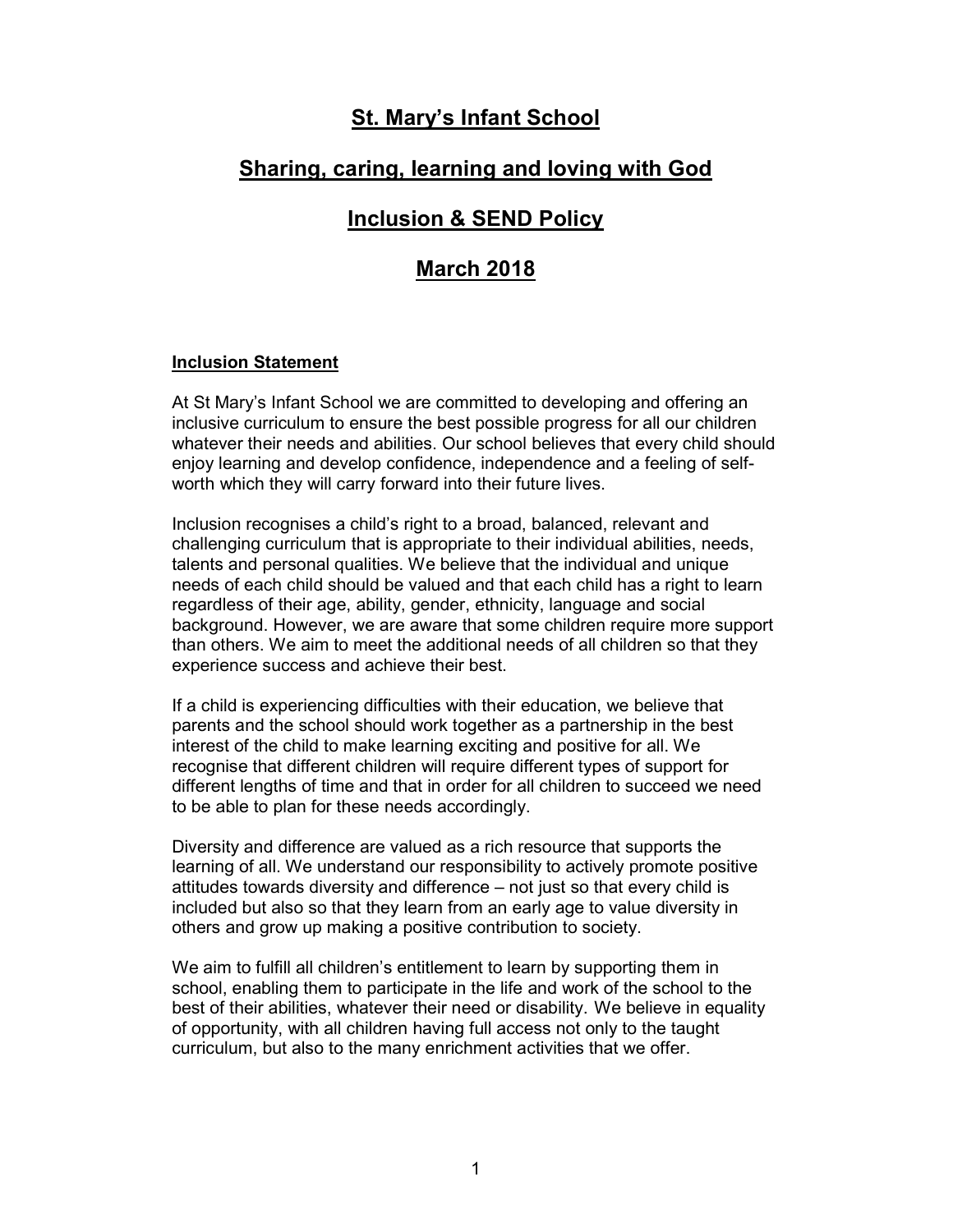## Aims and Objectives

- To identify barriers to learning and participation, and provide appropriately to meet a diversity of needs.
- To ensure all children have full access to an appropriately differentiated and challenging curriculum and to extra-curricular activities.
- To create an environment that meets the needs of each child.<br>- To make clear the expectations of all people, including the chi
- To make clear the expectations of all people, including the child and parents/carers, in the learning process.
- For the school to be a facilitator of multi-professional working in order to meet the needs of our children and their families.
- To recognise, value and celebrate diversity and difference.

## Definition of Inclusion

Inclusion is an ongoing process that celebrates diversity and difference. It involves the identification and minimizing of barriers to learning that may be experienced by any child, irrespective of age, ability, gender, ethnicity, language and social background, and the maximizing of resources to reduce these barriers and ensure that each child makes progress. We recognise that every child has different educational, pastoral and behavioural needs. They acquire, assimilate and communicate information at different rates and in different ways, and therefore need a range of different teaching and learning approaches and experiences.

## Admission

We do not discriminate in any way against any child seeking admission to our school and aim to provide the best possible learning opportunity for all our children.

### Assessment

The school has a clear and thorough assessment policy. We believe that all children deserve to have their achievements and progress recognised and the school's curriculum reflects the different levels likely to be achieved. We use a consistent and thorough assessment and tracking system (see Assessment Policy for details). The attainment and progress of all children is monitored through termly Pupil Progress meetings attended by class teachers and the Senior Leadership Team (SLT).

## Special Educational Needs and Disabilities

 At St Mary's Infant School, high quality teaching, that is differentiated and personalised, meets the individual needs of the majority of children. However, the SEN Code of Practice (January 2015), states that, 'A pupil has SEN where their learning difficulty or disability calls for special educational provision, namely provision different from or additional to that normally available to pupils of the same age.'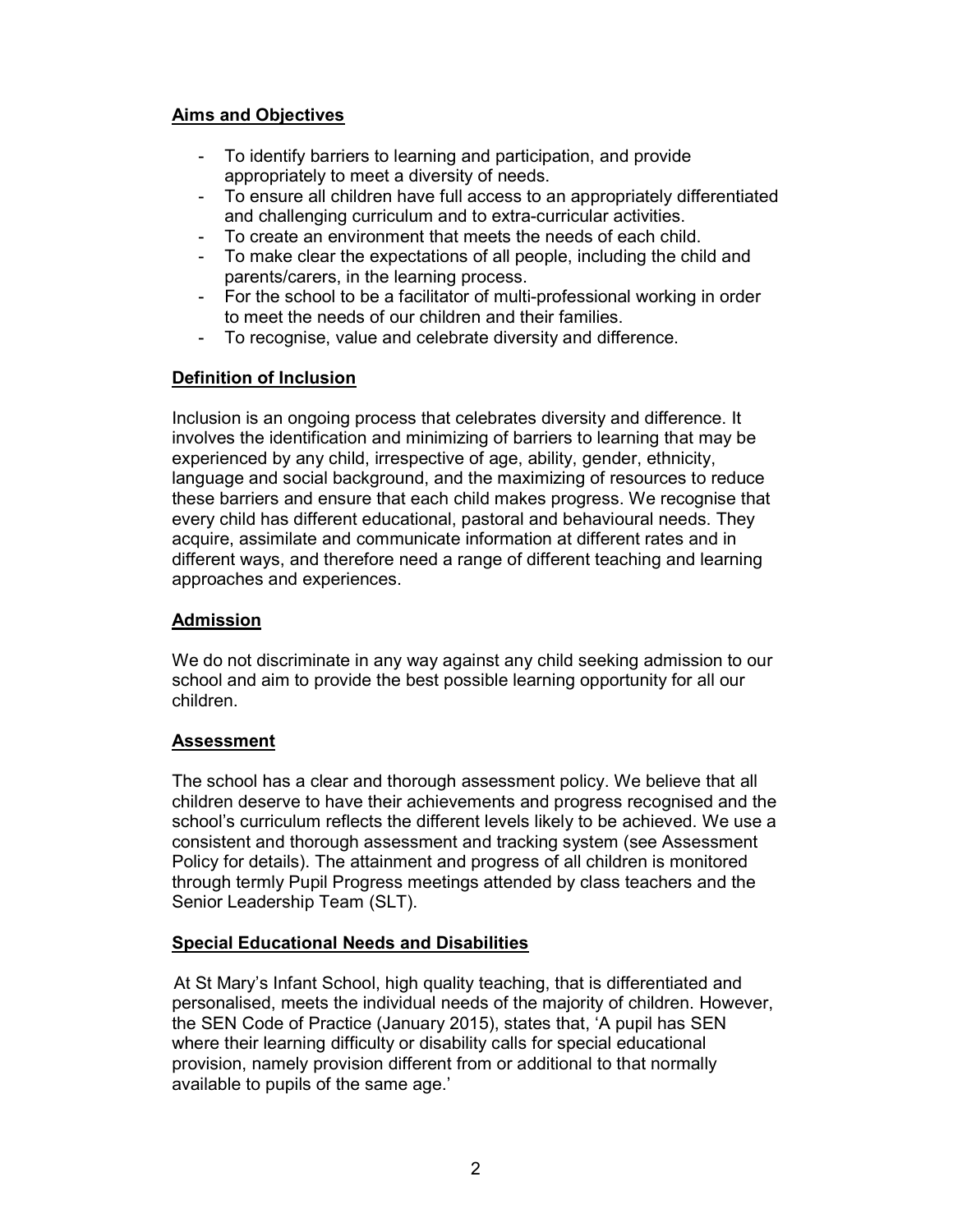We recognise the benefits of early identification – we believe that identifying need at the earliest opportunity and then making effective provision will improve children's long-term outcomes.

The method used to identify SEND, for children who have a significantly greater difficulty in learning than the majority of others of the same age, and to allocate appropriate provision, follows the graduated response, as set out in the SEN Code of Practice (January 2015). This recognises that there is a continuum of need matched by a continuum of support. This response is seen as action that is additional to, or different from, the provision that is made as part of the school's usual differentiated curriculum and strategies.

SEN is divided into 4 types: Communication and Interaction; Cognition and Learning; Social, Emotional and Mental Health and Sensory and/or Physical Needs.

#### Assess, Plan, Do, Review

SEN Support takes the form of a four-part cycle through which earlier decisions and actions are revisited, refined and revised with a growing understanding of the child's needs and of what supports the child in making good progress and securing good outcomes.

Concerns regarding a child's progress or development may be raised by either school or parents/carers at any time. If a child is identified as needing SEN Support the views and wishes of parents/carers will be sought at every stage of the Assess, Plan, Do, Review cycle.

Following initial assessment, parents/carers, and the child, depending on their age and understanding, will meet with the class teacher and SENCo to plan what is going to be done to support the child in achieving their desired outcomes.

At the 'Do' stage school, parents/carers and child will implement the actions agreed in the SEN Support Plan.

After an agreed period of time, usually one term, parents/carers and the child, depending on their age and understanding, will meet with the class teacher and SENCo to review progress, including the work done by parents/carers to support their child, and to agree next steps. Consideration will be given to what has already been done to support the child, the impact of this provision, and any barriers to learning.

If it is agreed that a child has made progress which is sustainable they may be removed from the Inclusion List. Their progress will continue to be closely monitored, in the first instance by the class teacher, and subsequently, by the SLT, including the SENCo, in Pupil Progress meetings.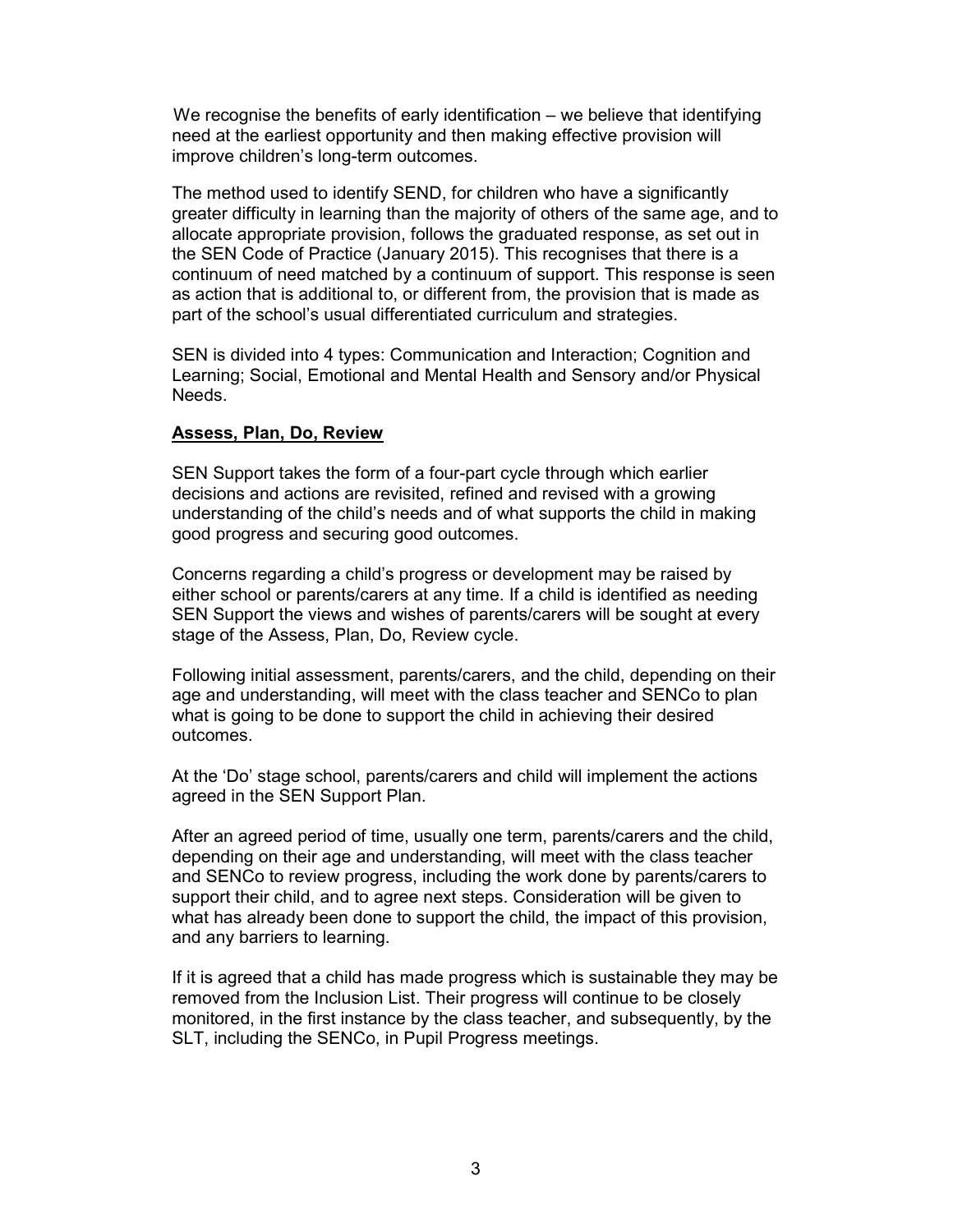### Support from Specialist Services

The school's ability to meet a diverse range of abilities and needs is supported by a range of specialist services. The SENCo is usually the key contact with regard to initial referral and liaison. However, at all stages, class teachers are fully informed and involved. Parents/carers will always be involved in any decision to involve specialist services.

The school accesses support from a wide range of services, including: Educational Psychologist; Speech & Language Therapist; School Health Team; Child Development Centre; Child and Adolescent Mental Health Services; Occupational Therapist; Physiotherapist; Specialist Teachers; Advisory Teachers; North Herts Primary Support Service; Family Support Worker and Counselling in Schools Service, depending on the needs of the child and the professional development requirements of the teachers and support staff.

Specialist advice may be sought at any stage of the graduated approach, either for advice on the early identification of SEN and effective support and interventions, or where a child continues to make less than expected progress after appropriate interventions have been put in place.

### Education, Health and Care Needs Assessments

Children with complex needs may meet the criteria for an Education, Health and Care Needs Assessment. Requests can be made by either parents/carers or school if a child has not made expected progress despite action having been taken as part of SEN support. All requests require parental consent to be given.

Children who have an EHC Plan require an Annual Review meeting to be held every 12 months (or 6 months if the child is under 5 years of age). This is attended by school staff, parents, specialist services and a representative from the local authority, Hertfordshire County Council.

#### Resources and Provision

The Headteacher and the governing body take an overall strategic view of the deployment of financial resources to provide high quality learning for all children.

The school budget, received from the local authority, includes a notional SEN budget as well as a Pupil Premium (Disadvantaged Children) allocation. This is used to provide additional support or resources in order to meet the individual needs of the children.

Additional provision may be allocated after discussion between the Headteacher, SENCo and class teacher at Pupil Progress meetings or following SEN Support review/planning meetings with parents/carers and children.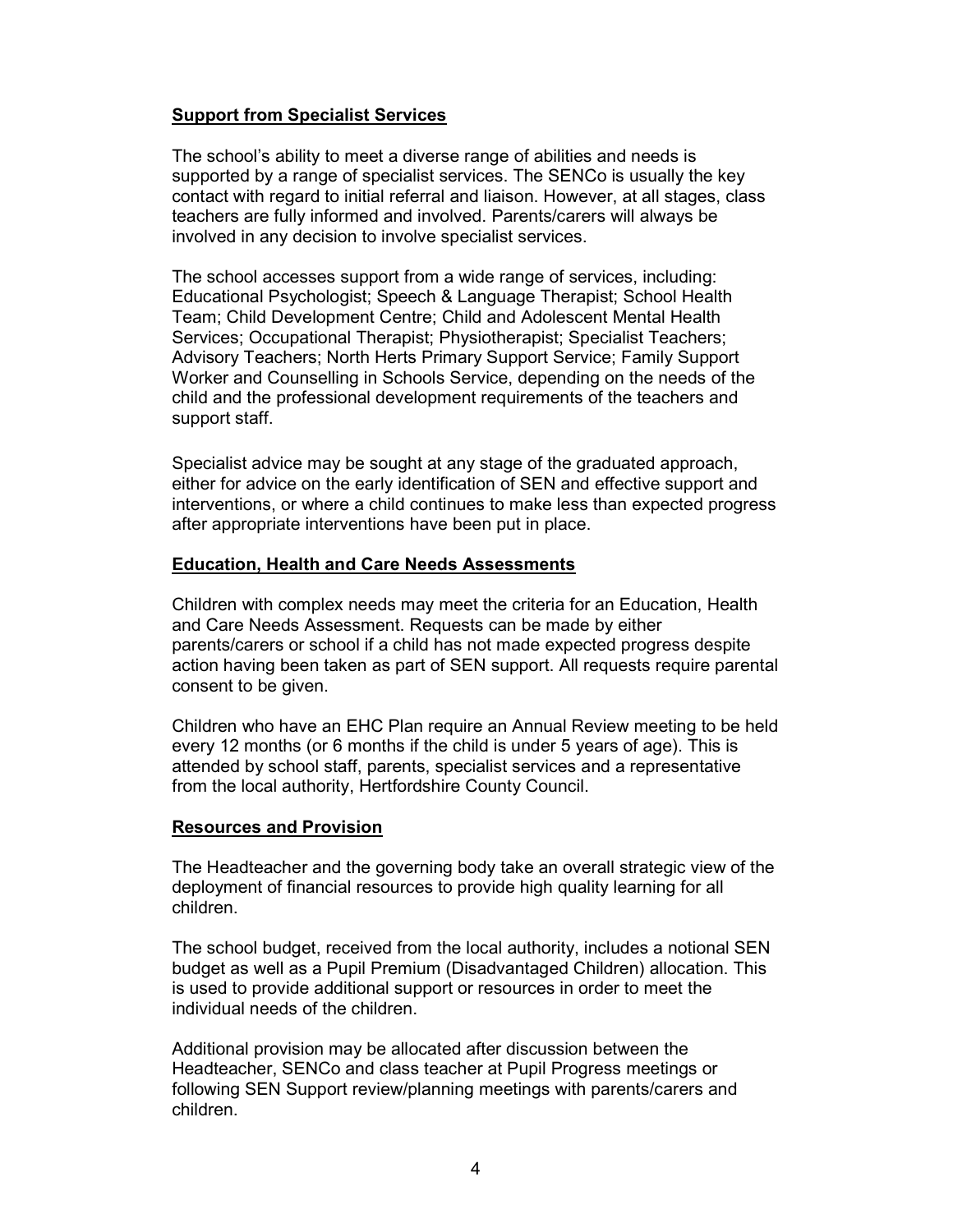In some instances, if it is felt that a child has exceptional educational needs i.e. a complex and long term need, consideration will be given to making a request for Exceptional Needs Funding (ENF). If funding is agreed, by the ENF Panel, it is time limited and ear marked to meet the needs of that particular child.

#### Roles and Responsibilities

Inclusive provision and practice is a matter for the school as a whole. Teachers are responsible for meeting the needs of all pupils in their class and for ensuring that they have access to a broad and balanced curriculum. They achieve this by working in partnership with other staff, parents and, if appropriate, specialist services.

All teachers are teachers of SEND and as such are responsible for the provision made for each child in their class. Teachers are responsible and accountable for the progress and development of the pupils in their class, including where pupils access support from teaching assistants or specialist staff. According to the SEN Code of Practice (January 2015), 'High quality teaching, differentiated for individual pupils, is the first step in responding to pupils who have or may have SEN…Consideration of whether special educational provision is required should start with the desired outcomes, including the expected progress and attainment and the views and wishes of the pupil and their parents. This should then help determine the support that is needed and whether it can be provided by adapting the school's core offer or whether something different or additional is required.'

Mrs Clare Jablonski is the school's Inclusion Co-ordinator (INCo)/Special Educational Needs Co-ordinator (SENCo) and Designated Teacher for looked after children (children in social care). This role includes:

- co-ordinating the provision for all children with SEND, supporting class teachers in devising strategies, setting targets appropriate to the needs of the children, and advising on appropriate resources and materials to use with children with SEND and on the effective use of materials and personnel in the classroom.
- liaising closely with parents of children with SEND, so that they are aware of the strategies that are being used and are involved as partners in the process (this includes inviting parents to termly meetings to review SEN Support Plans and consider next steps).
- liaising with specialist services, arranging meetings and providing a link between these services, class teachers and parents.
- Working in close partnership with children, parents, teaching and support staff and specialist services to achieve the best possible outcomes for children with SEND.
- maintaining the school's Inclusion List a record of all children having a SEN Support Plan, being formally assessed or, having an EHC Plan, will be kept by the SENCo. This is updated termly.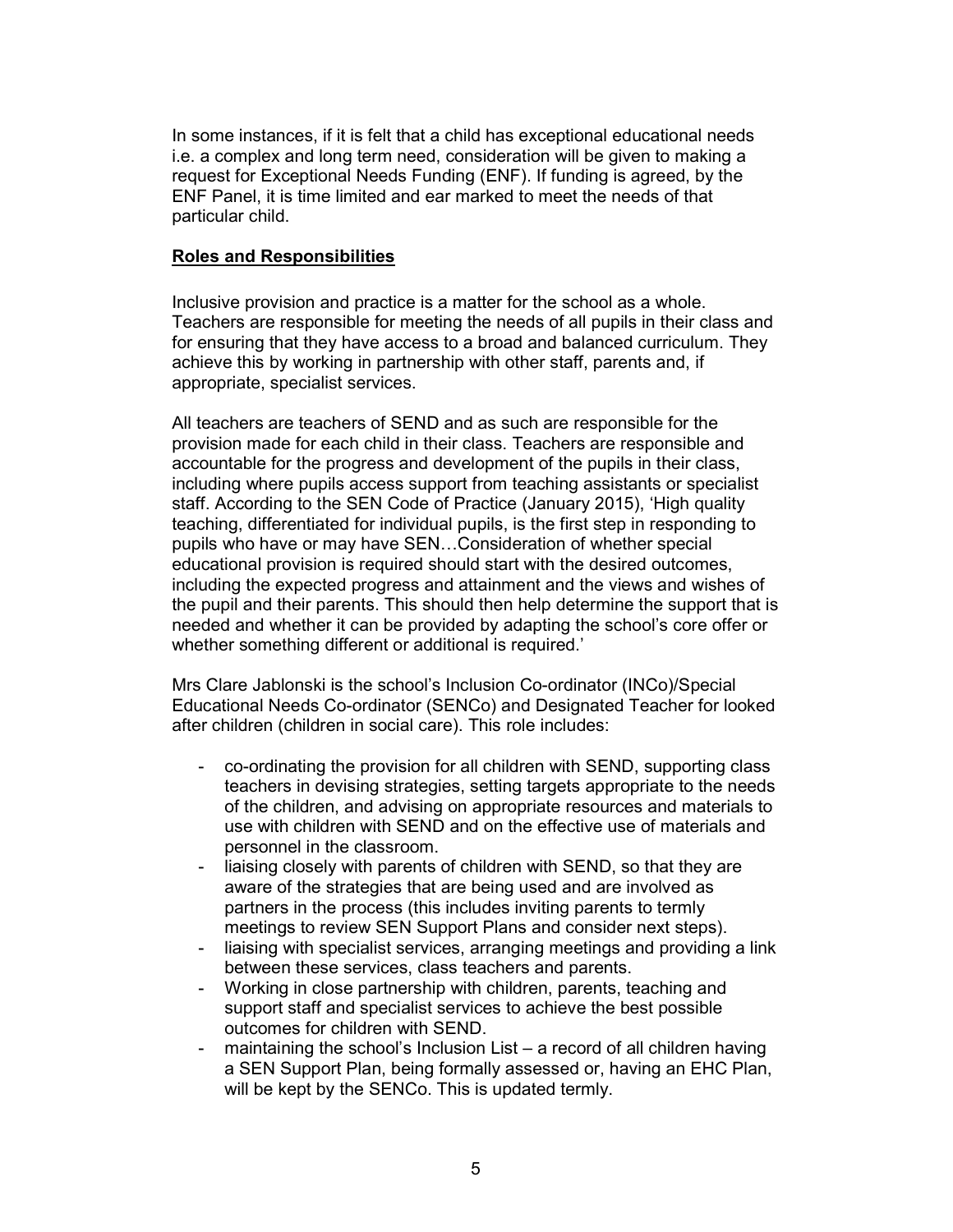- liaising with the SENCos in receiving schools to help provide a smooth transition from one school to another.
- reviewing SEN Support Plans with class teachers and parents termly to assess progress and evaluate current provision.
- meeting with class teachers and other members of the SLT to review children's progress and attainment once a term in Pupil Progress meetings.

Mrs Claire Gunn, Headteacher, has overall responsibility for developing, coordinating and monitoring the provision for all pupils and taking an overview of the day to day operation of this policy, ensuring that an agreed, consistent approach is adopted.

Mrs Maxine Fish is a full-time SEND teaching assistant supporting children's learning both in, and outside of, the classroom.

Mrs Tammy Evans, an Elklan trained TA, implements the Speech and Language Therapy Plans devised by the Speech and Language Therapist.

Support staff should be fully aware of this policy and the procedures for identifying, assessing and making provision for pupils with SEND.

The governing body, in co-operation with the Headteacher, has a legal responsibility for determining the policy and provision for children with SEND. It maintains a general overview and has appointed a representative governor, Mrs Janet Hammond, who takes particular interest in this aspect of the school.

### Medical Conditions

We have a duty under the Children and Families Act 2014 to support children with medical conditions. Individual Healthcare Plans are prepared which state the type and level of support required to meet their medical needs. Please see our policy for Supporting Pupils with Medical Conditions for further information. If children also have SEND, their provision is planned and delivered in a co-ordinated way with the Individual Healthcare Plan.

#### **Accessibility**

Our Accessibility Plan and Equality Scheme are regularly updated and reviewed. We aim to ensure that the school is fully accessible in terms of access to the curriculum, to the physical environment and to information for members of our school community.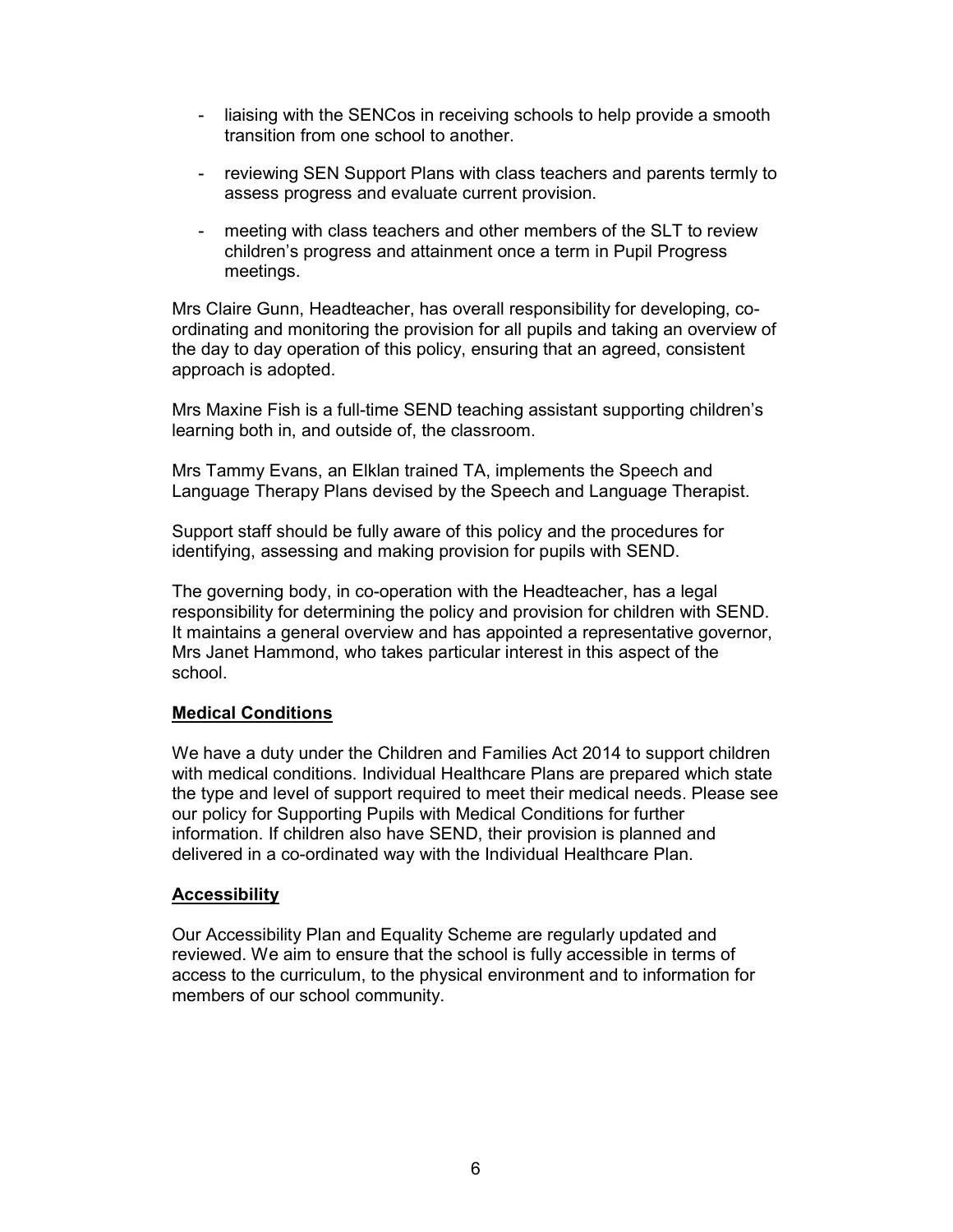## Access to the Curriculum

All pupils are entitled to equality of educational opportunity. They have a right to a broad and balanced curriculum, relevant and differentiated, which demonstrates progression and coherence.

The school offers a continuum of provision to meet the diversity of children's needs and abilities. Class teachers adopt a variety of teaching and learning styles to enable all children to access the curriculum. Work is planned and differentiated in a variety of ways, according to individual needs.

The amount and type of support children receive is decided in consultation with the parents/carers, teaching and support staff and any relevant specialist services. Children are also involved as far as possible in the decision making process, depending on their age and understanding.

At St. Mary's Infant School children work in a positive classroom environment where praise and encouragement are important strategies in developing their self-esteem.

The individual needs of our children are taken into consideration when planning outside activities and trips. In consultation with parents/carers, appropriate provision and reasonable adjustments will be made, where necessary, to enable all children to participate in all aspects of school life and activities. Medical support will be put in place when needed.

In some instances, a health and safety risk assessment may suggest that a high level of support is required and parents/carers may be asked to accompany their child during the activity, in addition to the usual school staff.

#### Access to the Environment

St Mary's Infant School is a single site school. There is a chair lift fitted from ground level to the Year 2 classrooms to allow wheelchair access throughout the whole school. There is a disabled toilet and a height adjustable fitted bed in the medical room. There is also a disabled toilet in the Children's Centre adjoining the school. There is a Soundfield system in 3 classrooms. There are hand rails fitted in the boys' toilets. There is a disabled parking space in the school car park.

Should circumstances arise in the future requiring additional adaptations or special facilities, the school would consider what reasonable adjustments could be made, given the constraints of finance and efficiency of use of resources. An Action Plan is in place for future development regarding building adaptation.

Classrooms are accessible and displays easily visible. ICT is used creatively and there are interactive whiteboards/smartboards fitted in all classrooms and also in two additional rooms used for small group teaching.